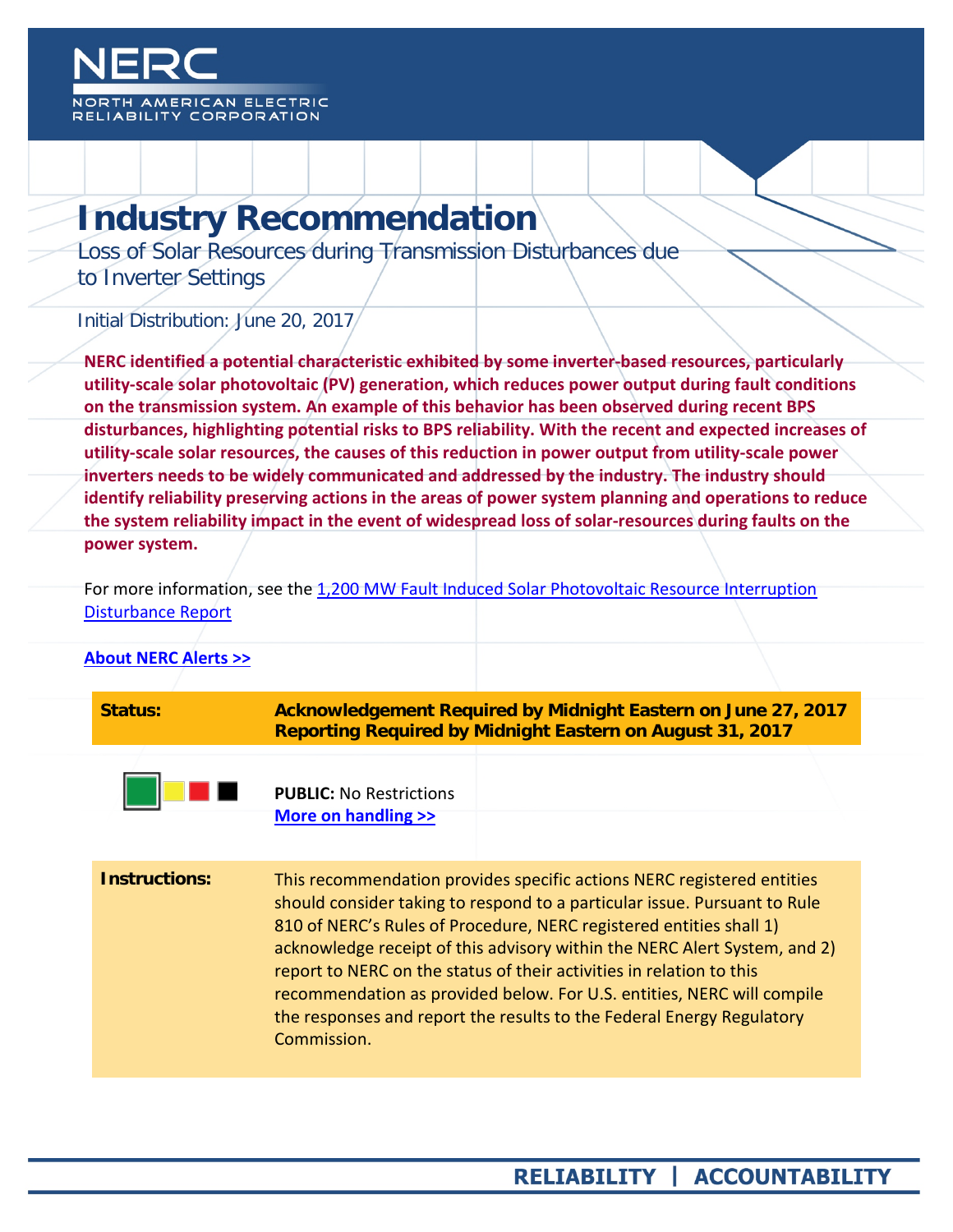|                                           | This recommendation is not the same as a Reliability Standard and your<br>organization will not be subject to penalties for a failure to implement.<br>Issuance of this recommendation does not lower or otherwise alter the<br>requirements of any approved Reliability Standard or excuse the prior<br>failure to follow the practices discussed in the recommendation if such<br>failure constitutes a violation of a Reliability Standard. |
|-------------------------------------------|------------------------------------------------------------------------------------------------------------------------------------------------------------------------------------------------------------------------------------------------------------------------------------------------------------------------------------------------------------------------------------------------------------------------------------------------|
| Distribution:                             | <b>Initial Distribution: Balancing Authority, Generator Operator, Generator</b><br>Owner, Reliability Coordinator, Transmission Operator, Transmission Owner<br>Who else will get this alert? >>                                                                                                                                                                                                                                               |
| <b>Primary Interest</b><br><b>Groups:</b> | Generation Engineering, Generation Operations, System Operations-<br>Transmission Engineering, System Operators, System Operators-System<br>Protection, Transmission Planning, Reliability Coordinator, Transmission<br>Service Provider, Transmission Planner, Planning Coordinator.                                                                                                                                                          |

#### **Recommendations:**

All recipients are advised to review the [1,200 MW Fault Induced Solar](http://www.nerc.com/pa/rrm/ea/Pages/1200-MW-Fault-Induced-Solar-Photovoltaic-Resource-Interruption-Disturbance-Report.aspx)  [Photovoltaic Resource Interruption Disturbance Report](http://www.nerc.com/pa/rrm/ea/Pages/1200-MW-Fault-Induced-Solar-Photovoltaic-Resource-Interruption-Disturbance-Report.aspx) for more technical information and detailed description of the behavior of inverters during abnormal system conditions regarding these recommendations.

**Recommendation Number**. **1:** Generator Operators and Generator Owners should ensure that your installed inverter controls will not trip due to an erroneous instantaneous frequency measurement during transients on the power system.

**Recommendation Number 2:** If inverters are identified as among those that momentarily cease to inject current for voltages above 1.1 per unit or below 0.9 per unit during abnormal voltage conditions, Generator Operators and Generator Owners should ensure the time to restore output of the inverter to the state prior to the abnormal voltage conditions is as soon as practical but no greater than five (5) seconds. Inverters may continue producing real and reactive power outside of the ride through operation conditions defined by PRC-024-2 unless other actions are required as part of a special protection scheme, to protect the inverter from damage, or to isolate the faulted equipment directly connected to the inverter.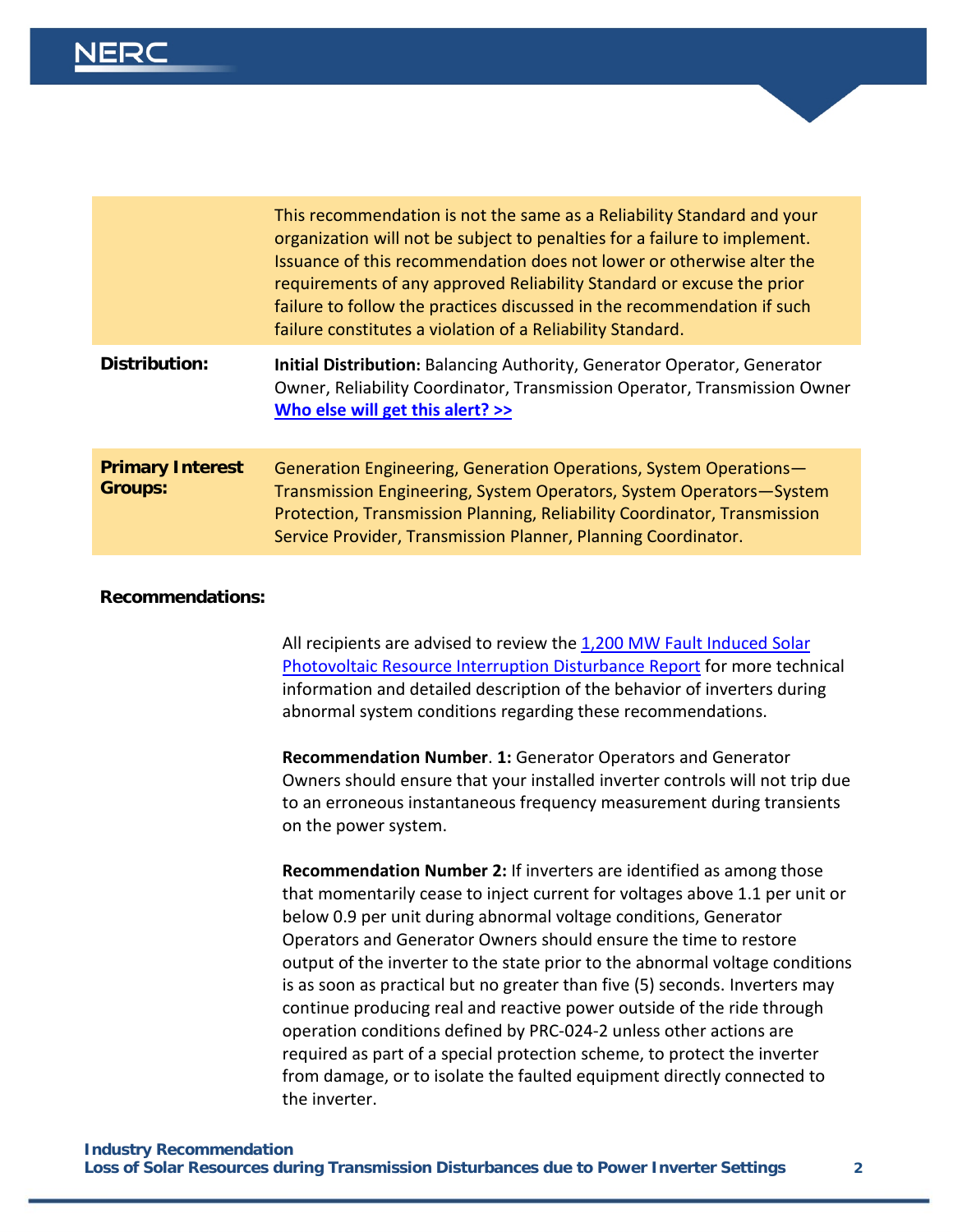**Recommendation Number 3:** If the equipment identified in recommendations 1 and 2 are left unmitigated, Reliability Coordinators and Balancing Authorities should identify which inverter based plants, in the operating area, are unmitigated and consider in their daily resource plan the potential for the loss of these resources during transmission faults on the power system. Reliability Coordinators and Balancing Authorities should take appropriate mitigating measures.

**Recommendation Number 4**: Generator Operators and Generator Owners should provide their responses to the questions in this alert for each plant in service to NERC and to their Reliability Coordinator, Balancing Authority, and Transmission Operator for each respective site(s) area where the plant is located.

As required by the NERC Rules of Procedures, NERC registered entities are required to:

- Acknowledge receipt of this advisory within the NERC Alert System.
- Review and complete the Reporting Instructions below.

| <b>Reporting</b><br><b>Instructions:</b> | Initial acknowledgement of receipt is required by June 27, 2017 Midnight<br><b>Eastern</b> via the NERC Alert System. Responses to the questions below are<br>required to be submitted via the NERC Alert System by August 31, 2017<br>Midnight Eastern. Once a response has been submitted follow-up or<br>update responses will not be required. |  |
|------------------------------------------|----------------------------------------------------------------------------------------------------------------------------------------------------------------------------------------------------------------------------------------------------------------------------------------------------------------------------------------------------|--|
|                                          | All applicable registered entities (GO, GOP, RC, BA, TOP) are required to<br>respond to the following questions A and B: (Transmission Owners are<br>not required to submit a response to the questions below.)                                                                                                                                    |  |
|                                          | A. For GOs and GOPs: Do you own or operate any solar generation<br>plants that are registered in the Bulk Electric System (BES)? (Yes,<br>No, Not Applicable)                                                                                                                                                                                      |  |
|                                          | B. For RCs, BAs, and TOPs: Do you consider the potential for<br>widespread solar resource loss during transmission faults on the<br>power system within your Reliability Coordinator or Balancing<br>Authority Areas in daily plans? (Yes, No, Not Applicable)                                                                                     |  |
|                                          | The following questions should be answered and submitted in the<br>attached worksheet for those entities that answered yes in question A                                                                                                                                                                                                           |  |

### **Industry Recommendation**

**Loss of Solar Resources during Transmission Disturbances due to Inverter Settings 3**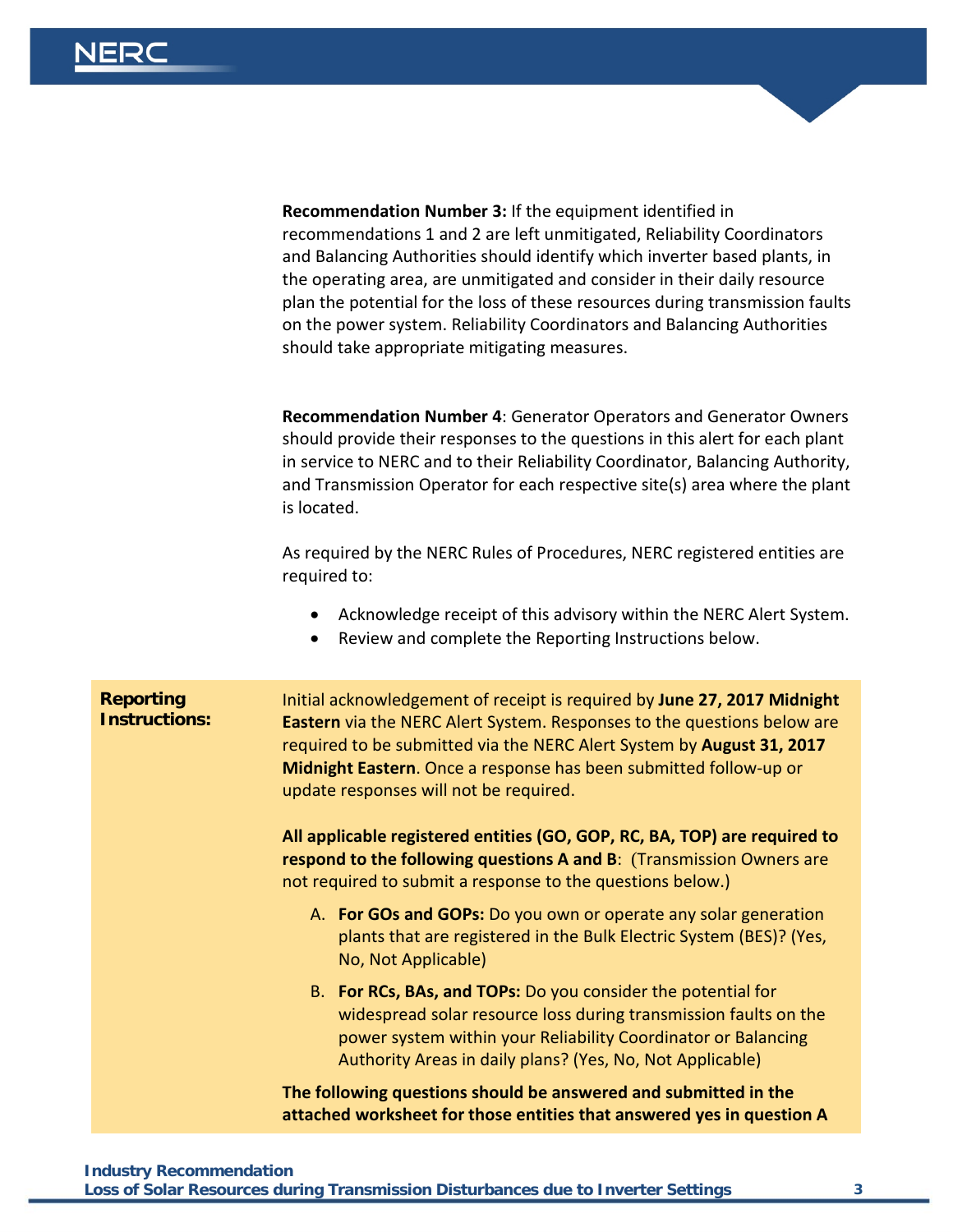**above. Use the "Add Additional Document" link in the NERC Alert System response web page to submit the completed worksheet.** Use a separate row on the worksheet and answer each question for each Manufacturer and Model number of inverter.

- 1. Enter the manufacturer name of the inverter (e.g., ABC).
- 2. Enter the model number of the inverter (e.g., DEF-123 or 45678).
- 3. Enter the name plate MW rating of inverter (e.g., 25 MW).
- 4. Enter the total number of inverters you have for each Manufacturer and Model number of inverter (e.g., 3).
- 5. Is each solar inverter currently susceptible to erroneous frequency calculations as described in the [1,200 MW Fault Induced Solar](http://www.nerc.com/pa/rrm/ea/Pages/1200-MW-Fault-Induced-Solar-Photovoltaic-Resource-Interruption-Disturbance-Report.aspx)  [Photovoltaic Resource Interruption Disturbance Report](http://www.nerc.com/pa/rrm/ea/Pages/1200-MW-Fault-Induced-Solar-Photovoltaic-Resource-Interruption-Disturbance-Report.aspx) (Consult with your manufacturer)? (Yes, No, Not Applicable)
- 6. If you answered "Yes" to (question 5), have you reviewed and implemented manufacturer recommendations to this inverter's control settings to ensure that the inverter will not trip due to an erroneous frequency measurement during transients on the power system? (Yes, No, Not Applicable)
- 7. Does the solar inverter momentarily cease output during abnormal voltages on the power system? (Yes, No, Not Applicable)
- 8. If you answered "No" to (question 7):
	- a. Are you regulating to a voltage schedule? (Yes, No, Not Applicable)
	- b. Are you regulating to a VAR schedule? (Yes, No, Not Applicable)
- 9. If you answered "Yes" to (question 7):
	- a. At what lower voltage level (in per units) does momentary cessation occur (e.g., 0.9)?
	- b. If you answered "Yes" to (question 7), at what upper voltage level (in per units) does momentary cessation occur (e.g., 1.1)?
	- c. If you answered "Yes" to (question 7), what is the maximum delay (in seconds) for this inverter to resume previous output levels (after voltage has returned to normal and including any delay and ramp rate) (e.g., 3.5 seconds)?
		- i. If your answer is greater than five (5) seconds in (9c), can this inverter's settings be changed to make the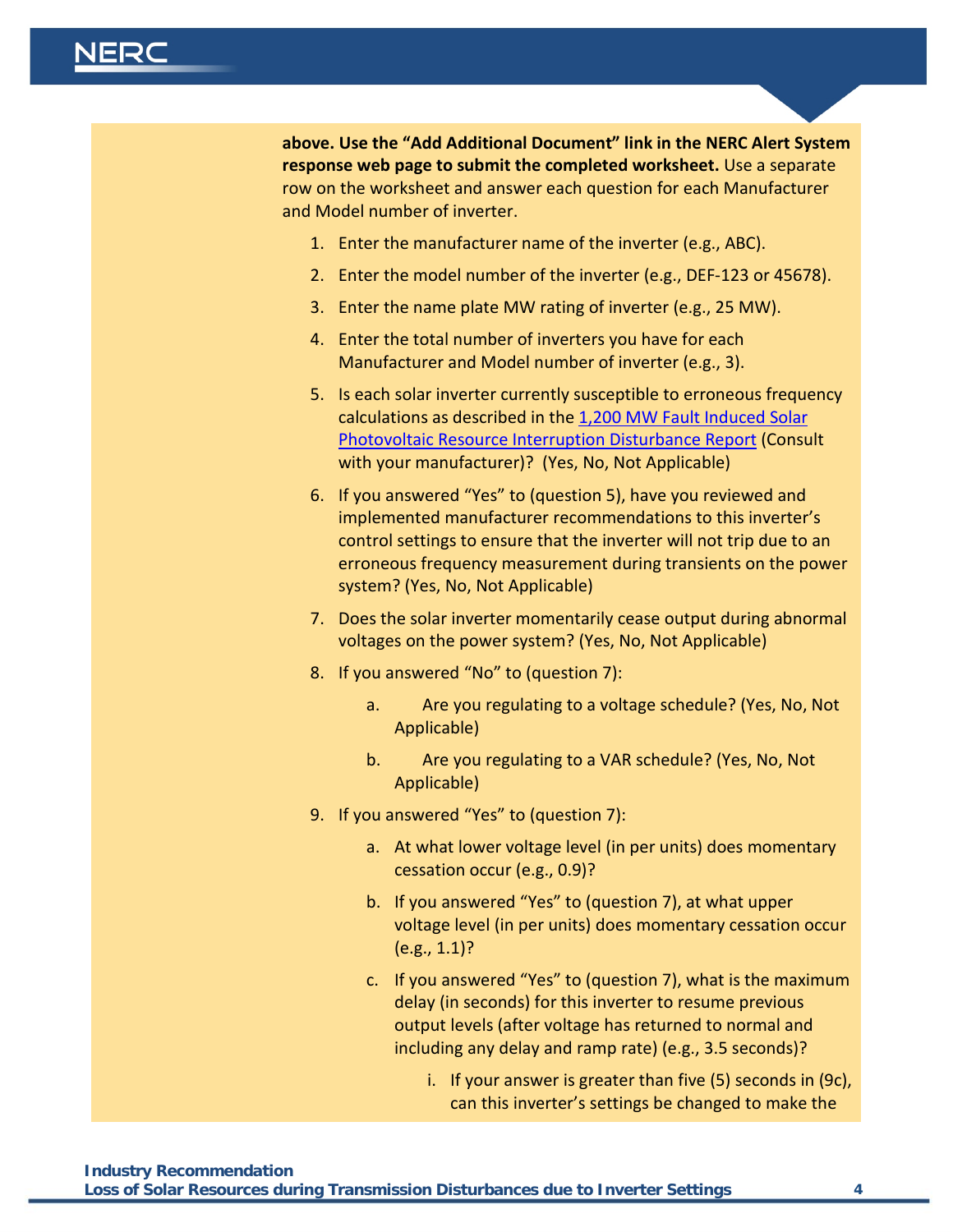**NERC** 

|             | maximum delay no greater than five (5) seconds?<br>(Yes, No, Not Applicable)                                                                                                                                                                                                                                                                                                                                                                                                                                                                                                                                    |
|-------------|-----------------------------------------------------------------------------------------------------------------------------------------------------------------------------------------------------------------------------------------------------------------------------------------------------------------------------------------------------------------------------------------------------------------------------------------------------------------------------------------------------------------------------------------------------------------------------------------------------------------|
|             | 1. If you answered "Yes", to (9ci), have you<br>made the recommended changes to this<br>inverter's settings to ensure that the<br>maximum delay to return to current injection<br>is no greater than five (5) seconds following<br>system conditions requiring momentary<br>cessation(including any delay and ramp<br>rate)? (Yes, No, Not Applicable)<br>10. Have you provided your response to the questions in this alert to<br>your Reliability Coordinator, Balancing Authority, and Transmission<br>Operator? (Yes, No, Planned)                                                                          |
| Background: | NERC reviewed several events involving faults on the transmission system<br>that resulted in the loss of a significant amount of solar photovoltaic<br>generation. The most significant event resulted in the loss of ~1,200 MW<br>of utility-scale solar photovoltaic generation. The facilities ceased output in<br>response to the transient fault on the system.                                                                                                                                                                                                                                            |
|             | Based on information provided by the inverter manufacturers, solar<br>development owners and operators, and the registered entities, the<br>largest percentage of the resource loss was attributed to an incorrectly<br>calculated low frequency condition, to which the inverter responded by<br>"tripping" (ceasing to inject current into the grid for a period of<br>approximately five (5) minutes). The inverters used a method that resulted<br>in erroneous instantaneous frequency calculation.                                                                                                        |
|             | The second largest significant contributor was determined to be inverter<br>"Momentary Cessation" due to system voltage reaching the low-voltage<br>ride through setting of the inverters. In momentary cessation, the inverter<br>control ceases to inject current into the grid while the voltage is outside<br>the continuous operating voltage range of the inverter. When the system<br>voltage returns within the continuous operating range, the inverter will<br>resume current injection after a short delay. The present<br>recommendations are to return to injection in less than five (5) seconds. |
|             | Actions may be needed by Reliability Coordinators and Balancing<br>Authorities to preserve and protect bulk power system reliability such as<br>adjustments in operating reserves. NERC encourages entities to develop<br>and implement a systematic approach to mitigate the undesired actions of<br>the inverters.                                                                                                                                                                                                                                                                                            |